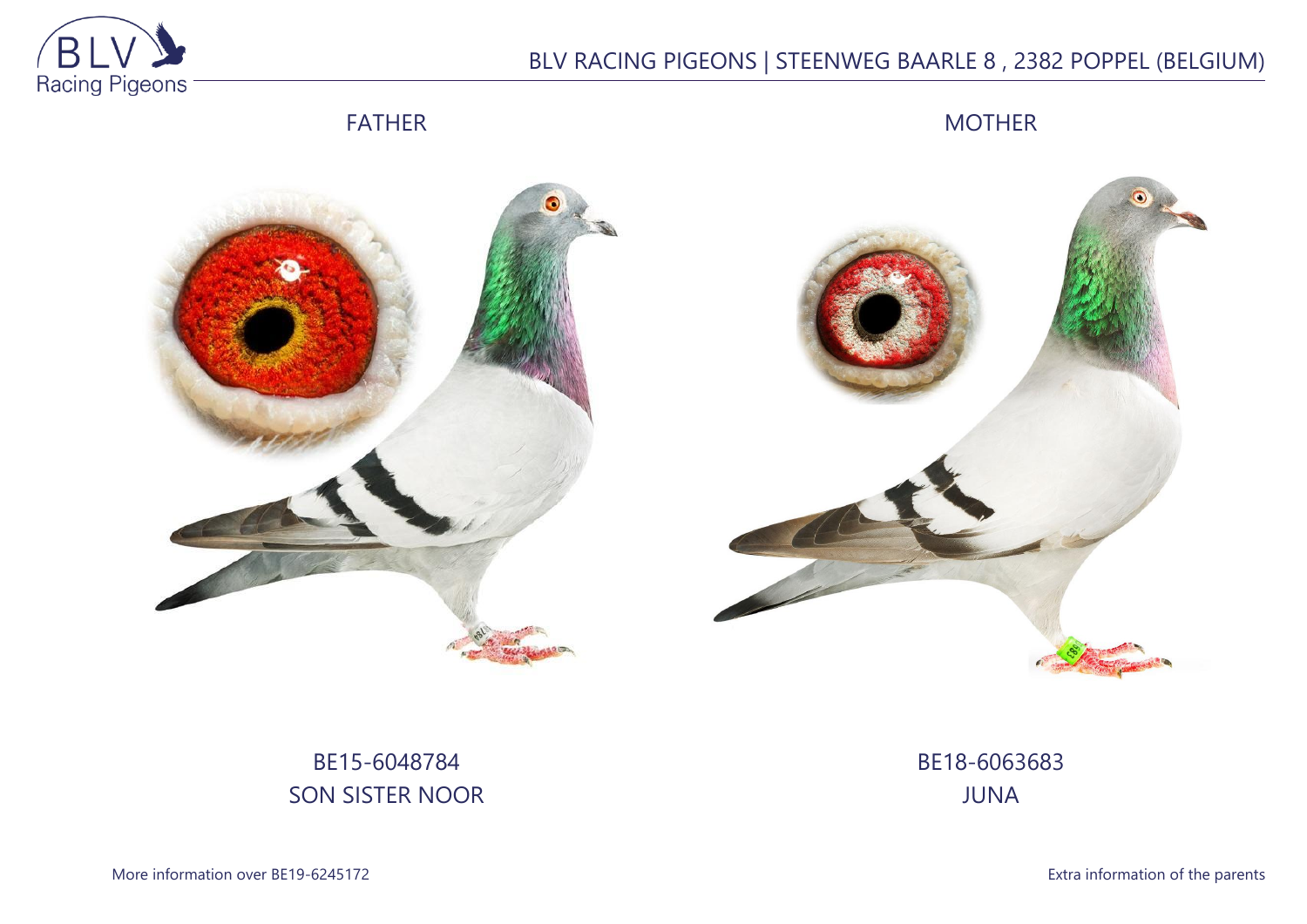

## BLV RACING PIGEONS | STEENWEG BAARLE 8 , 2382 POPPEL (BELGIUM)





| 6048784-15                                                      | <b>Son Sister Noor</b>                                                                                                                                       |                                                                                                                                                               |                                                                                                               |
|-----------------------------------------------------------------|--------------------------------------------------------------------------------------------------------------------------------------------------------------|---------------------------------------------------------------------------------------------------------------------------------------------------------------|---------------------------------------------------------------------------------------------------------------|
| -.<br>$\overline{\phantom{a}}$                                  | $V: 6033129 - 07$<br>Rony<br>Zoon Kaasboer<br>Vader Laura, 1e Nat.bourge<br>Volle broer BE07-6033018<br>moeder Amalia 1Nat Asd 11<br>moeder Nikolaas1Nat Asd | $V.6335690-98$<br>"KAASBOER" superkweker<br>vader en grootvader van<br>verschillende topduiven<br>M:6307210-04<br>Grootmoeder Laura<br>Grootmoeder Palme d'Or | V: 6235626-92<br>Blauw<br>M: 6404318-96<br><b>BLAUW</b><br>$V: 6480508-00$<br>Blauw<br>M: 6352928-99<br>Blauw |
| $V: 6072460-14$<br>Grandson Kaasboer<br>zomerjong niet gespeeld | 13<br>M: 6313774-13<br>Denis                                                                                                                                 | Halfzus Gaston, Olympiade<br>$V: 6257240-03$<br>Torre<br>Vader Kim.1e Nat. Guéret<br>Vader BE09-6111546                                                       | V: 6335690-98<br>"KAASBOER" superk<br>M: 6407575-97<br>Blauw                                                  |
|                                                                 |                                                                                                                                                              | M:6034734-06<br>Celien<br>Moeder Kim, 1e Nat. Guéret<br>Moeder BE09-6111546                                                                                   | $V: 6517591-99$<br>Blauw - wit<br>M: 2072711-02<br>Blauw - wit                                                |
| M: 6072391-14<br>Sister Noor<br>zomerjong                       | $\sqrt{6}$ 6119144-11<br>Sam<br>Vader Noor<br>1e Semi Nat. Vierzon                                                                                           | $V· 6177698-08$<br><b>Niels</b><br>Grootvader Noor<br>1e Semi Nat. Vierzon                                                                                    | V: 6335690-98<br>"KAASBOER" superkw<br>M: 6033110-07                                                          |
|                                                                 | 17e Nat. Bourges<br>7e Prov. Bourges<br>40e Prov. Argenton<br>63e Prov. Guéret                                                                               | M-6163823-10<br>Van Eynde - Goovaerts                                                                                                                         | 6032539-05<br>V:<br>M: 6320803-07                                                                             |
|                                                                 | M: 6111515-09<br>Minoe<br>Moeder "Noor"<br>1e Semi Nat. Vierzon<br>17e Nat. Bourges<br>7e Prov. Bourges<br>40e Prov. Argenton<br>63e Prov. Guéret            | $V.6257098-03$<br>Rik<br>Zoon Kaasboer<br>Vader van Tia<br>M6242318-07<br>Beia                                                                                | 6335690-98<br>V:<br>"KAASBOER" superky<br>M: 6407575-97<br>Blauw<br>V: 6358919-04                             |
|                                                                 |                                                                                                                                                              | Leo Verhaegen<br>Moeder van Tia                                                                                                                               | M: 6110267-06                                                                                                 |

|    | 6235626-92                              |
|----|-----------------------------------------|
| M: | Blauw<br>6404318-96<br><b>BLAUW</b>     |
|    | 6480508-00                              |
|    | Blauw<br>6352928-99<br>Blauw            |
|    | 6335690-98<br>"KAASBOER" superkweker    |
|    | 6407575-97<br>Blauw                     |
|    | 6517591-99<br>Blauw - wit               |
| M: | 2072711-02                              |
|    | Blauw - wit                             |
|    | 6335690-98<br>"KAASBOER" superkweker    |
|    | M: 6033110-07                           |
|    | $V: 6032539-05$                         |
| M: | 6320803-07                              |
|    | 6335690-98                              |
|    | "KAASBOER" superkweker<br>M: 6407575-97 |
|    | Blauw                                   |
|    | V: 6358919-04                           |
|    | M: 6110267-06                           |

| 6063683-18                                                 | Juna                                                                                                                                                   |                                                                                                                                                  |                                                            |
|------------------------------------------------------------|--------------------------------------------------------------------------------------------------------------------------------------------------------|--------------------------------------------------------------------------------------------------------------------------------------------------|------------------------------------------------------------|
| ۰.<br>- -                                                  | $V: 6115021 - 11$<br>Wim de troy                                                                                                                       | $V: 6163863-10$<br>blauw<br>broer van o.a 16en 94 nat<br>Bourges 373570 duiven                                                                   | V: 6320827-07<br>M: 6377967-07                             |
| $\nabla: 6072428 - 14$<br>Son Julia<br>zomerjong           |                                                                                                                                                        | M:6166238-10<br>dochter 1°nat. Argenton<br>1° prov. Orleans                                                                                      | V: 6226043-03<br>M: 6110331-07                             |
|                                                            | M: 6031800-10<br>Julia<br>dochter Kaasboer<br>Moeder van Leentje<br>11e Prov. Argenton<br>30e Prov. Argenton<br>86e Nat. Argenton<br>64e Prov. Bourges | $V: 6335690 - 98$<br>"KAASBOER" superkweker<br>vader en grootvader van<br>verschillende topduiven                                                | 6235626-92<br>V:<br>Blauw<br>M: 6404318-96<br><b>BLAUW</b> |
|                                                            |                                                                                                                                                        | M:6307341-04<br>Greetie 1<br>Moeder Asduif fondclub<br>Antwerpen                                                                                 | V: 6257098-03<br>Rik<br>M: 6150214-03<br>Helga             |
|                                                            | 6171878-10<br>V.<br>vader 11e Nat. Asduif<br>van Mechelen Luc                                                                                          | $\nabla: 6026439-07$<br>V.Mechelen Luc<br>direct op kweekhok                                                                                     |                                                            |
| M: 6321624-13                                              |                                                                                                                                                        | M:6416576-02                                                                                                                                     |                                                            |
| Sister 11, Nat. ace<br>bon gekocht bij Broeckx<br>Turnhout | M: 6050636-08<br>moeder 11e Nat. Asduif<br><b>Hevlen Frans Vorselaar</b>                                                                               | moeder van 244/05<br>3e Asduif Hafo Turnh 2006<br>$\nabla 6409372-06$<br>v.d. Wouwer Gaston<br>vader en moeder van<br>M6111820-02<br>Voetsduivin |                                                            |
|                                                            |                                                                                                                                                        | <i>Voote Mourice</i>                                                                                                                             |                                                            |

Voetsduivin<br>Voets Maurice

Hok Van de Wouwer Melkouwen 8 - 2590 Berlaar (Belgium)

Van de Wouwer Kurtz

**Hok Van de Wouwer** Melkouwen 8 - 2590 Berlaar (Belgium)

Van de Wormer Kint

More information over BE19-6245172 **Extra information of the parents**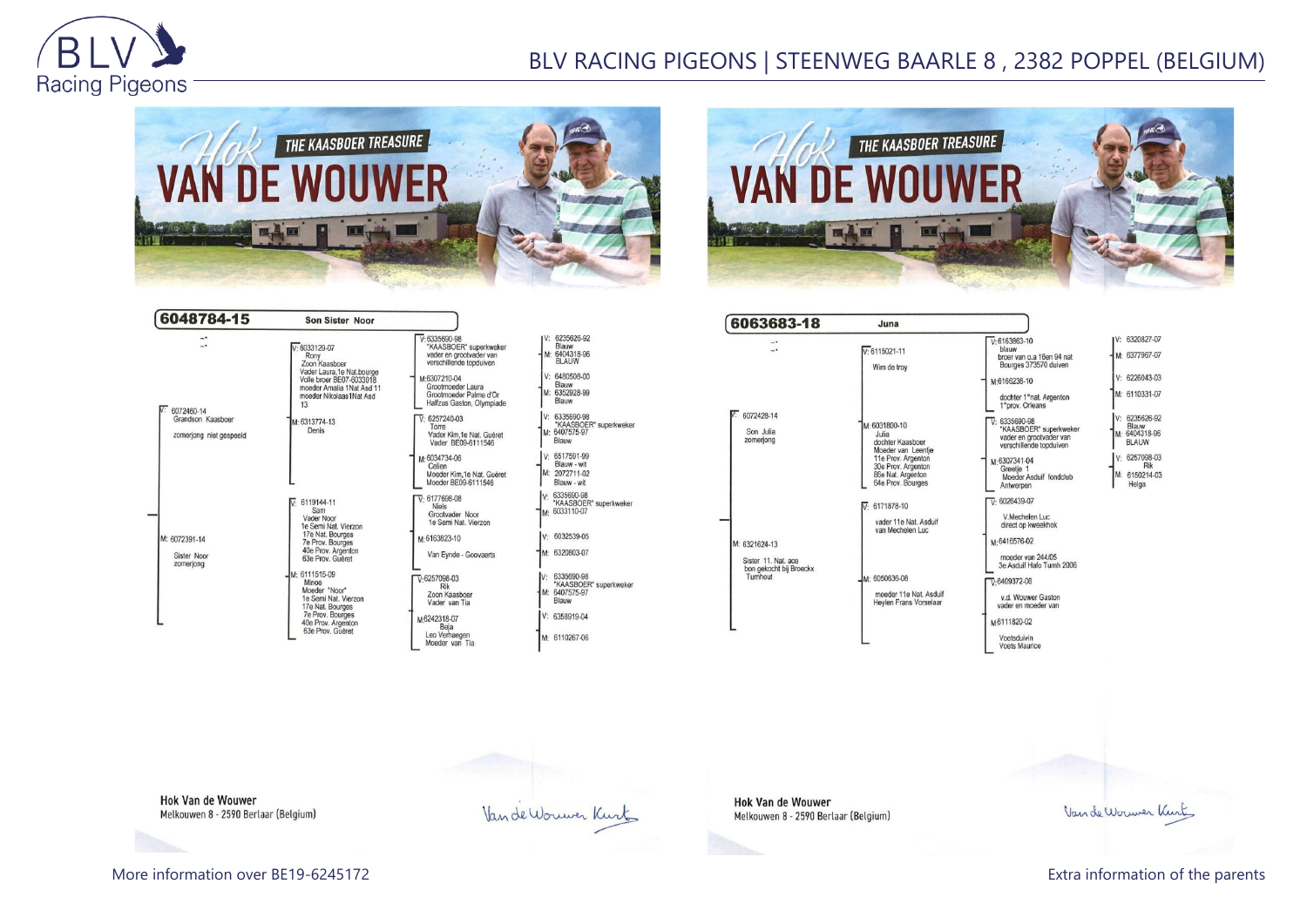

## More information of 6048784/2015

Father of BE20-6188003 **27. Sermaises – 2,009 birds 52. Sermaises – 1,483 birds - FATHER IS 'GRANDSON KAASBOER', BRED FROM 'RONY' X 'DENIS'** Father of BE16-6023145 **61. prov. Gien – 5,470 birds 2016 321. Nat. La Souterraine – 16,613 birds 2016 539. Nat. Argenton – 19,592 birds 2016** Half brother to a/o **- 'Laura'; 1. Nat. Bourges 17,061 birds 2010 & fastest from 39,577 birds - 'Serena'; 1. Nat. Zone Poitiers YL 2,538 birds 2013 Breeder of 'Laury', Current super breeder 2020 at Van De Wouwer - 'Femke'; 8. I.prov. Bourges YB 2,263 birds 2011 Total 5x top 100 Nat. Zone / prov. … also 20.-135.-137. Nat. Mother of 'Na fi', 1. prov. Argenton YB 2014 - 'Herna'; Current 2020 super breeder Van De Wouwer Offspring wins at least 36x top 100 Nat. Zone/prov. 1. Noyon – 976 birds … 5. prov. Blois - 1,581 birds 2018 10. Nat. Chateauroux 27,081 birds … 28. Nat. Argenton 3,322 birds 2018 - 'Jul'; 3. Noyon YB 1,289 birds 2010 … 4. Noyon YL 1,164 birds 2011** Bred from 'Rony', son of world famous 'Kaasboer' **Famous base breeder Gaston Van De Wouwer 'Kaasboer' descendants most impressive victories 3x Olympiad bird … at least 3x 1. Nat. acebird KBDB Winner of at least 16x 1. National … at least 2x Car winners in SAMDPR** Bred from 'Denis', full sister to the toppers **- 'Kim'; 1. Nat. Gueret14,245 birds … Super ace 'Beyers' Bourges /Argenton - 'Sister Kim'; Winner of 99.-109.-428.-798. provincial - 'Montluçon'; 1. prov. Montlucon1,913 birds - 'Marieke'; 5. Nat. Limoges YL 14,211 birds 2010 G.mother of 'New Kim', 1. Nat. acebird great middle dist. KBDB 2018 - 'Dina'; 3. prov. / 9. Nat. Zone Bourges 11,739 birds / 28. Nat. 30,742 birds G.mother of 'New Kim', 1. Nat. acebird great middle dist. KBDB 2018 - 'Katrien'; 18. s-Nat. Bourges YL 2,263 birds, 38.-124. prov. & 176.-276. Zone Mother of 'Marie', 10. Nat. Zone / 27. Nat. Châteauroux 19,691 birds - 'Fien'; Winner of 98.-124.-144.-280.-310.-347.-349.-375. Nat. Zone / Nat. - 'Silke'; Winner of 34.-51.-51. Nat. Zone & 3x top 250 National - 'Daughter Torre'; At De Belser breeder 3. Nat. acebird great MD KBDB 2020**

More information of 6063683/2018

Winner of

**67. Nat. Chateauroux – 17,281 birds 2018 11. prov. Le Mans - 1,315 birds 2018 70. prov. Chevrainvilliers – 5,197 birds 2018 412. Nat. Chateauroux – 12,855 birds 2018 938. Nat. Argenton – 16,496 birds 2018 6. Melun – 973 birds 10. Melun – 420 birds 15. Chevrainvilliers – 914 birds** Full sister to 'Nilli' **1. acebird middle dist. Mechelen 2016** - Father of 'Wilma' 446/17 **3. prov. Vierzon – 2,288 birds 2019 6. prov. Argenton - 1,339 birds 2019 10. prov. Le Mans – 359 birds 2018 11. prov. Issoudun - 1,400 birds 2019 20. Nat. Chateauroux - 18,499 birds 2017 44. Nat. Zone / 100. Nat. Bourges - 24,055 birds 2019 50. prov. Gueret – 1,044 birds / 563. Nat. 8,517 birds 2018 76. Nat. Zone / 216. Nat. Chateauroux - 27,081 birds 2018 Also 257.-328.-342.-478.-736.-794. National** Full sister to father of '719/19' Van Eynde-Goovaerts **9. Nat. Zone Bourges – 8,215 birds / 19. Nat. 22,502 birds 34. Nat. Zone Chateauroux – 10,995 birds / 165. Nat. 33,833 birds 84. Nat. Zone Argenton – 8,121 birds**